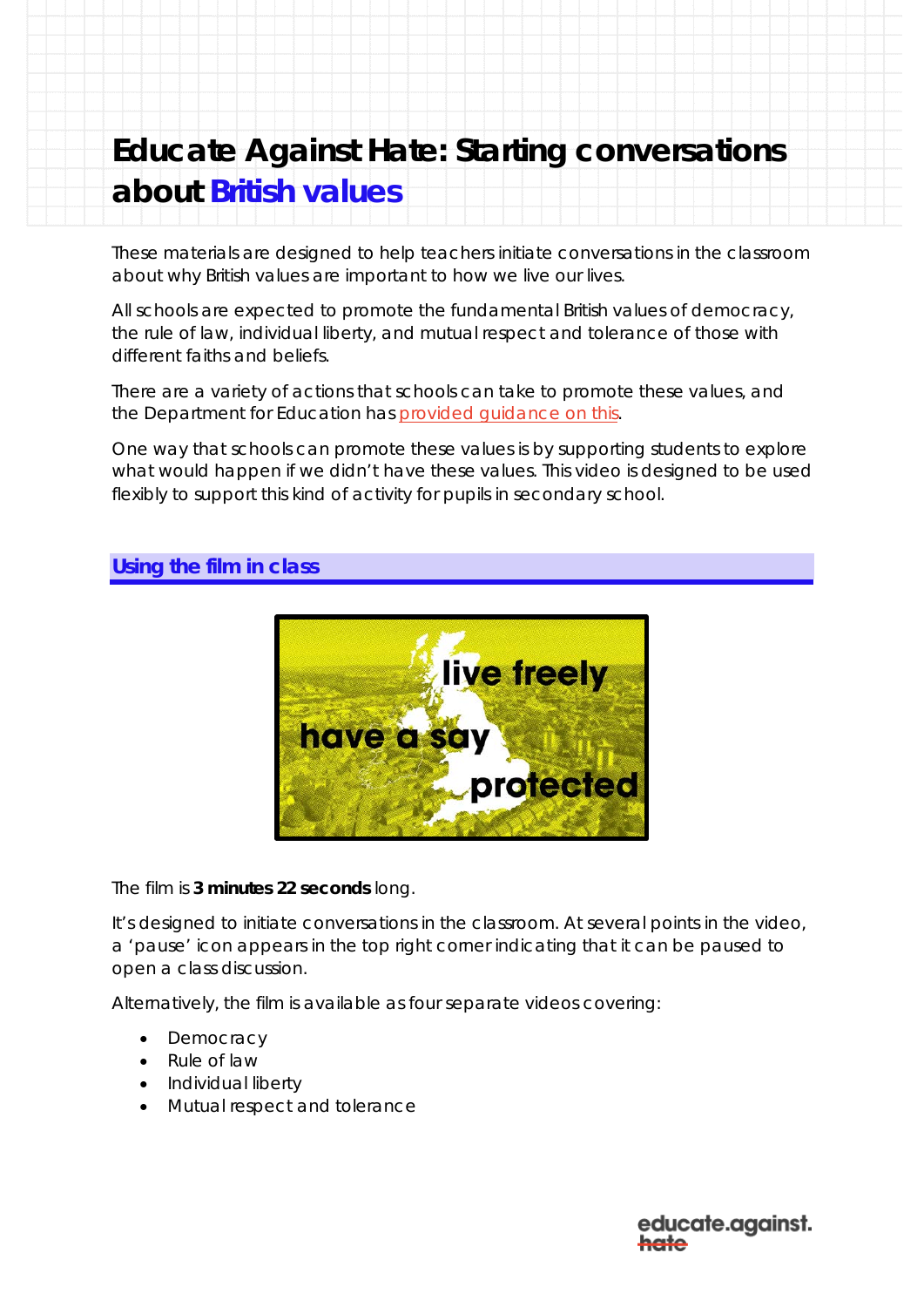An editable PowerPoint pack accompanies the video(s) with suggested discussion questions for the class.

#### **Definitions**

**Parliament:** The body responsible for making laws, deciding taxes and scrutinising the Government. It is made up of the House of Commons and House of Lords.

**MP:** The UK public elects Members of Parliament (MPs) to represent their interests and concerns in the House of Commons. MPs consider and can propose new laws as well as raising issues that matter to you in the House.

**Councillor:** A councillor is someone elected to the local council by the people who live in that area. They make the decisions about the local area, for example, about council tax, dustbins, housing repairs, and social services.

**Protected characteristics:** These are the characteristics protected in law against discrimination. They include age, gender reassignment, being married or in a civil partnership, being pregnant or on maternity leave, disability, race (including colour, nationality, ethnic or national original), religion or belief, sex, and sexual orientation.

To note – these films use the phrase fundamental British values however teachers may prefer to use **shared values** or **universal values** if this will be more easily understood by your students.

#### **Where to find out more information**

**Parliament:** Information on how Parliament works is available on the [Parliament](https://www.parliament.uk/about/)  [website.](https://www.parliament.uk/about/)

**Local democracy:** The Local Government Association (LGA) explains what local government is on [their website.](https://www.local.gov.uk/about/what-local-government)

The Equality and Human Right Commission (EHRC) website explains:

- [Article 9 of the Human Rights Act](https://www.equalityhumanrights.com/en/human-rights-act/article-9-freedom-thought-belief-and-religion) relating to freedom of thought, belief and religion
- [Article 10 of the Human Rights Act](https://www.equalityhumanrights.com/en/y-ddeddf-hawliau-dynol/article-10-freedom-expression) relating to freedom of expression.

**Britain's youngest Prime Minister:** William Pitt the Younger became Prime Minister at 24 years old in 1783. More information on his time in office is available on [GOV.UK.](https://www.gov.uk/government/history/past-prime-ministers/william-pitt)

**How has democracy changed?** Today, people in the UK live in a democracy, with laws made by an elected Parliament but this hasn't always been the case. More information is available in this [BBC Bitesize guide.](https://www.bbc.co.uk/bitesize/guides/zbtg87h/revision/1)